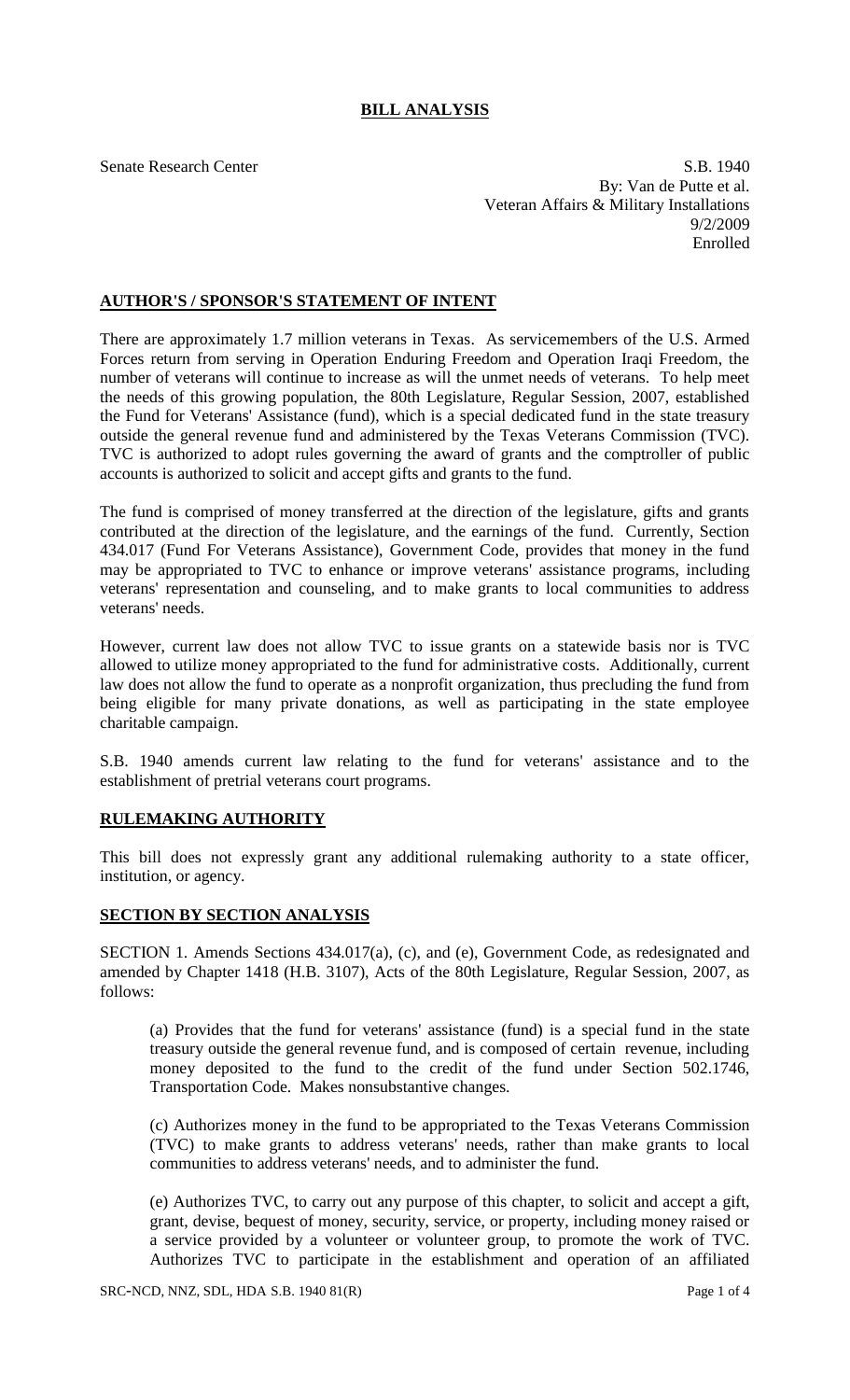nonprofit organization that is established for the purpose of raising money for or providing services or other benefits to TVC. Authorizes a gift, grant, devise, or bequest to the fund to be appropriated in the same manner as other money in the fund, subject to any limitation or requirement placed on the gift, grant, devise, or bequest by the donor or granting entity. Deletes existing text authorizing the comptroller of public accounts (comptroller) to solicit and accept gifts and grants to the fund. Makes nonsubstantive changes.

SECTION 2. Amends Subchapter A, Chapter 434, Government Code, by adding Section 434.0171, as follows:

Sec. 434.0171. STATE EMPLOYEE CONTRIBUTIONS TO FUND FOR VETERANS' ASSISTANCE. Provides that for purposes of Subchapter I (Charitable Contributions), Chapter 659 (Compensation), TVC, for the sole purpose of managing the fund for veterans' assistance, is considered an eligible charitable organization entitled to participate in the state employee charitable campaign; and entitles a state employee to authorize a deduction for contributions to TVC for the purposes of managing the fund as a charitable contribution under Section 659.132 (Deduction Authorized), and authorizes TVC to use the contributions for the purposes listed in Section 434.017(c), as redesignated and amended by Chapter 1418 (H.B. 3107), Acts of the 80th Legislature, Regular Session, 2007.

SECTION 3. Amends Subchapter D, Chapter 502, Transportation Code, by adding Section 502.1746, as follows:

Sec. 502.1746. VOLUNTARY CONTRIBUTION TO VETERANS' ASSISTANCE FUND. (a) Entitles a person, when a person registers a motor vehicle under this chapter, to make a voluntary contribution in any amount to the fund established by Section 434.017, Government Code, as redesignated and amended by Chapter 1418 (H.B. 3107), Acts of the 80th Legislature, Regular Session, 2007.

(b) Requires the county assessor-collector to send any contribution made under this section to the comptroller for deposit in the state treasury to the credit of the fund before the 31st day after the date the contribution is made.

SECTION 4. Amends Subtitle E, Title 7, Health and Safety Code, by adding Chapter 617, as follows:

Sec. 617.001. VETERANS COURT PROGRAM DEFINED; PROCEDURES FOR CERTAIN DEFENDANTS. (a) Defines "veterans court program."

(b) Requires the court in which the criminal case is pending, if a defendant successfully completes a veterans court program, as authorized under Section 76.011, Government Code, after notice to the attorney representing the state and a hearing in the veterans court at which that court determines that a dismissal is in the best interest of justice, to dismiss the criminal action against the defendant.

Sec. 617.002. AUTHORITY TO ESTABLISH PROGRAM; ELIGIBILITY. (a) Authorizes the commissioners court of a county to establish a veterans court program for persons arrested for or charged with any misdemeanor or felony offense. Provides that a defendant is eligible to participate in a veterans court program established under this chapter only if the attorney representing the state consents to the defendant's participation in the program and if the court in which the criminal case is pending finds that the defendant is a veteran or current member of the United States armed forces, including a member of the reserves, national guard, or state guard; and suffers from a brain injury, mental illness, or mental disorder, including post-traumatic stress disorder, that resulted from the defendant's military service in a combat zone or other similar hazardous duty area and materially affected the defendant's criminal conduct at issue in the case.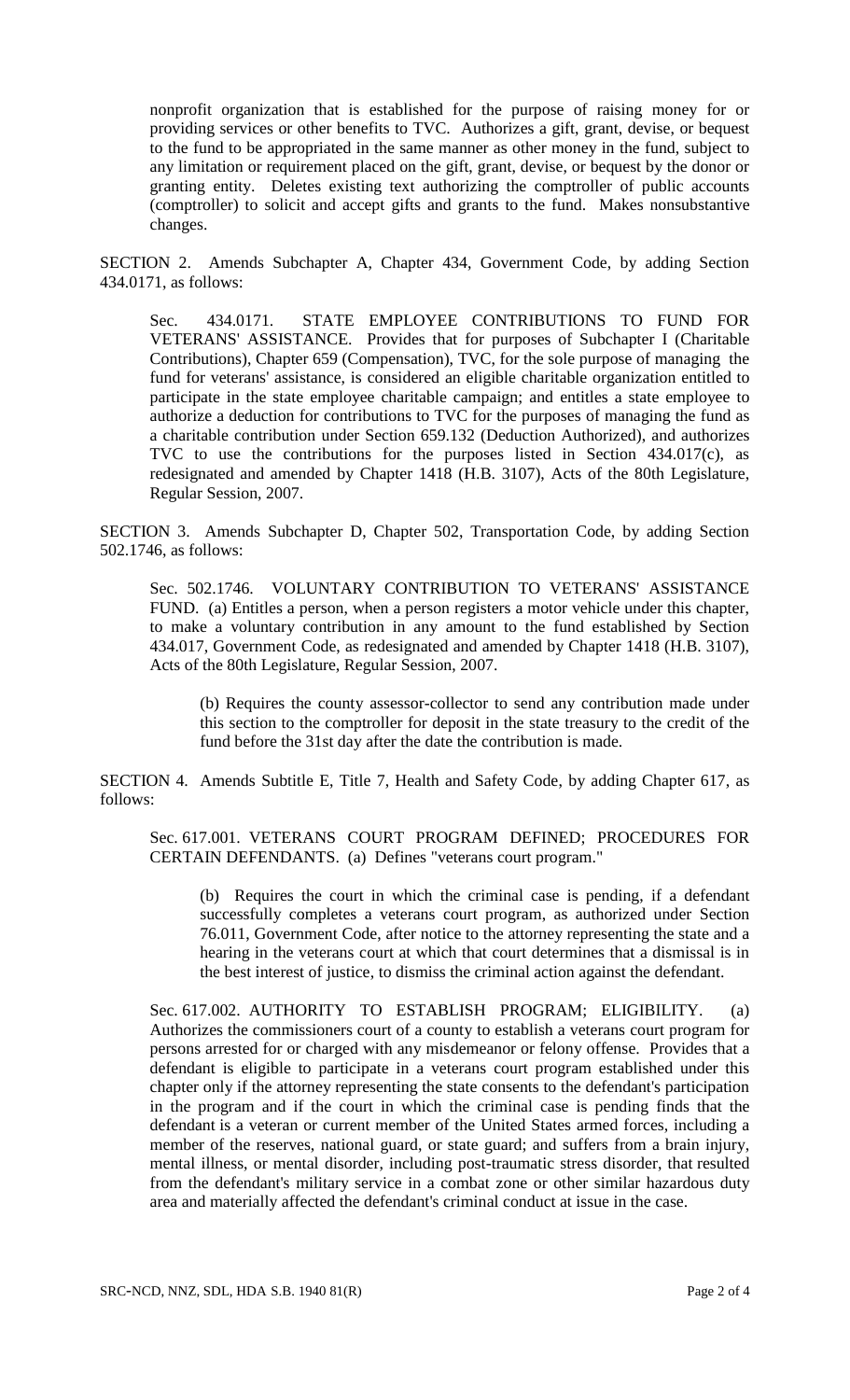(b) Requires the court in which the criminal case is pending to allow an eligible defendant to choose whether to proceed through the veterans court program or otherwise through the criminal justice system.

(c) Authorizes that proof of matters described by Subsection (a) be submitted to the court in which the criminal case is pending in any form the court determines to be appropriate, including military service and medical records, previous determinations of a disability by a veteran's organization or by the United States Department of Veterans Affairs, testimony or affidavits of other veterans or service members, and prior determinations of eligibility for benefits by any state or county veterans office. Requires that the court's findings accompany any docketed case.

Sec. 617.003. DUTIES OF VETERANS COURT. (a) Requires that a veterans court program established under this chapter ensure a person eligible for the program is provided legal counsel before volunteering to proceed through the program and while participating in the program, allow a participant to withdraw from the program at any time before a trial on the merits has been initiated, provide a participant with a courtordered individualized treatment plan indicating the services that will be provided to the participant, and ensure that the jurisdiction of the veterans court continues for a period of not less than six months but does not continue beyond the period of community supervision for the offense charged.

(b) Requires that a veterans court program established under this chapter make, establish, and publish local procedures to ensure maximum participation of eligible defendants in the county or counties in which those defendants reside.

(c) Provides that this chapter does not prevent the initiation of procedures under Chapter 46B (Incompetency to Stand Trial), Code of Criminal Procedure.

Sec. 617.004. ESTABLISHMENT OF REGIONAL PROGRAM. Authorizes the commissioners courts of two or more counties to elect to establish a regional veterans court program under this chapter for the participating counties.

Sec. 617.005. OVERSIGHT. (a) Authorizes the lieutenant governor and the speaker of the house of representatives to assign to appropriate legislative committees duties relating to the oversight of veterans court programs established under this chapter.

(b) Authorizes a legislative committee or the governor to request the state auditor to perform a management, operations, or financial or accounting audit of a veterans court program established under this chapter.

(c) Requires a veterans court program established under this chapter to notify the criminal justice division of the governor's office before or on implementation of the program and provide information regarding the performance of the program to that division on request.

Sec. 617.006. FEES. (a) Authorizes a veterans court program established under this chapter to collect from a participant in the program a reasonable program fee not to exceed \$1,000 and a testing, counseling, and treatment fee in an amount necessary to cover the costs of any testing, counseling, or treatment performed or provided under the program.

(b) Authorizes that fees collected under this section be paid on a periodic basis or on a deferred payment schedule at the discretion of the judge, magistrate, or program director administering the program. Requires that the fees be based on the participant's ability to pay and used only for purposes specific to the program.

SECTION 5. Amends Article 55.01(a), Code of Criminal Procedure, to provide that a person who has been placed under a custodial or noncustodial arrest for commission of either a felony or misdemeanor is entitled to have all records and files relating to the arrest expunged if certain